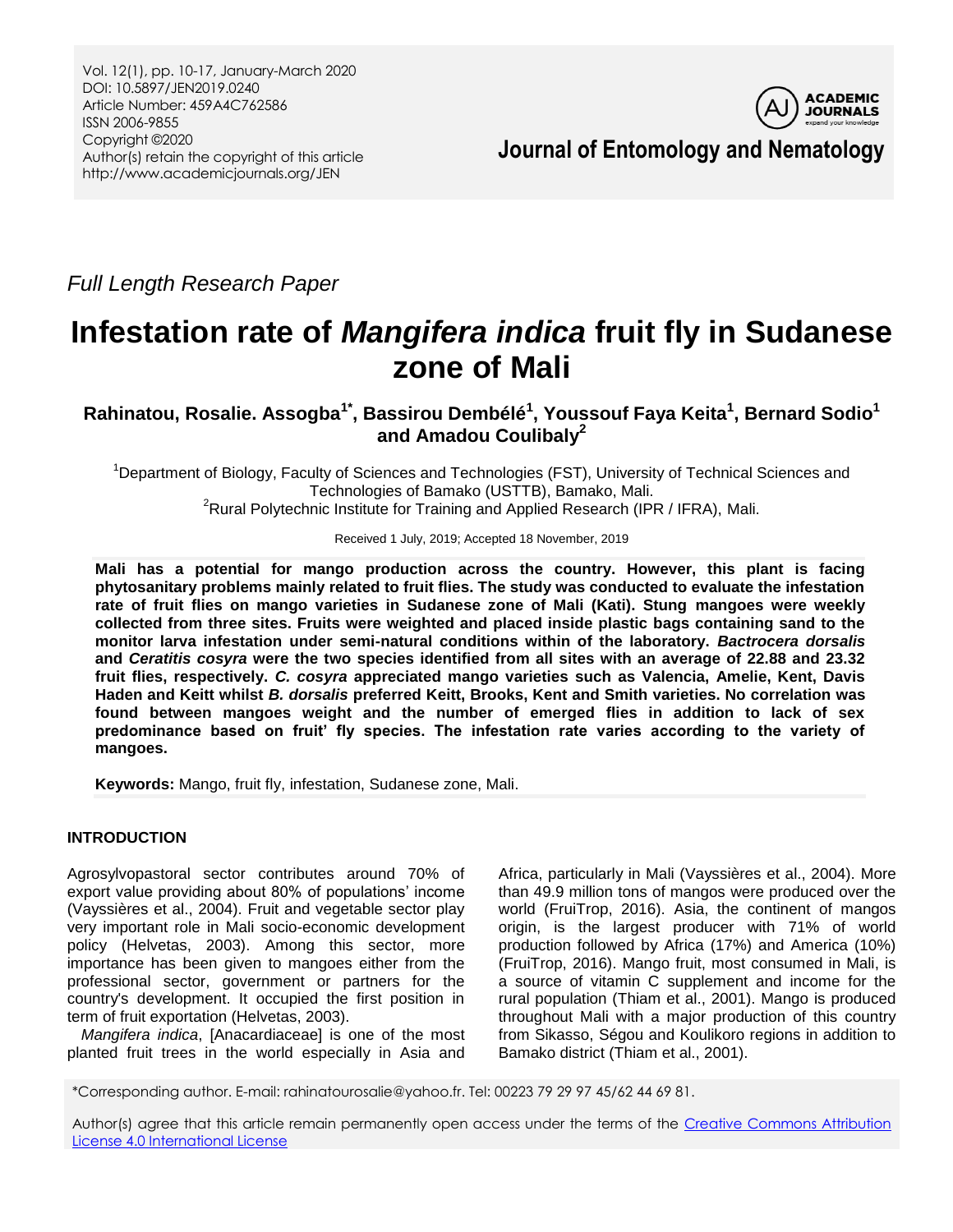In 2015, Malian mango production reached 600 000 tons and raised USD 30 million in export earnings, nearly 15 666 634 CFA francs (IFM, 2016). During the last four years, the exported amount of mango was 66 049, 67315, and 64 730 tons, respectively in 2015, 2016 and 2017 (IFM, 2016, 2017).

Despite this high production from Mali, the country exportation is not significant (Diallo et al., 2016; IFM, 2017). In 2018, the quantity of fresh and dried mangoes was 22 276 tons of the treatement of orchards against fruit flies (PACAM, 2018). Even though 6 522 ha (2017) and 24 800 ha (2018) had been treated (PCDA, 2005; PACAM, 2018), several containers of Malian exported mango were intercepted due to phytosanitary problems related to fruit flies (IFM, 2017). The number of mango containers intercepted at the European borders over the years include 25 in 2014, 11 in 2015, 66 in 2016, 25 in 2017 and 26 in 2018 were among of mangoes containers intercepted at the European borders (European Commission, 2018; IFM, 2017).

These flies belong to the family of Tephritidae, or "fruit flies", including more than 4 000 species distributed among 500 genera. It is one of the most economically important Dipterans because of the damage they may cause in crops (fruits and vegetables) and their presence in many countries. For a century, Tephritidae has been one of the most studied pests (Passion Entomology, 2014). They cause considerable economic losses for farmers (Vayssières et al., 2014). The study has been carried out on the unspecified infestation rate of mango varieties in Benin (Vayssières et al., 2010) and Togo (Gomina, 2015). In Côte d'Ivoire, three varieties of mangoes (Kent, Keitt, Amelie) were recorded and most of them were infested with *Bactrocera invadens* (called *Bactrocera dorsalis* from 2014) according to N'dépo et al. (2009). In Mali, Vayssières et al*.* (2004) identified three varieties of mangoes (Keitt, Kent, and Brooks) most bitten by species of the genus *Ceratitis.* Keita (2015) observed pupae of *Ceratitis cosyra* and *B. dorsalis* in mango varieties (Personal communication). The main objective of this study was to identify mango varieties highly susceptible to fruit fly infestation in Mali in order to establish future strategies to reduce associated yield loss.

### **METHODOLOGY**

### **The study sites**

Sampling was carried out in Koulikoro region within Kati district from 3 locations: Dougourakoro (0.53 ha,  $12^{\circ}$  64' 92' 'and 7  $^{\circ}$  85' 86"), Kati (1.24 ha, 12° 77 '31'' and 8° 12' 00'') and Farabana (1.17 ha, 12° 46' 64'' and 8° 11' 13'') (LET, 2017). This region is located in the Sudanese zone with an average annual rainfall of 980 mm. It is also one of the most important mango producing areas in Mali (MDR, 2002). The orchards were selected based on some criteria such as plot size (at least 0.5 hectares), age of the trees (at least 10 years old) and accessibility during seasons. At least, 4 commercial mangos' varieties must be in the orchard and homeowners must opt for non-use of pesticides during the study period.

#### **Material**

The plant materials composed of commercial mango varieties: early varieties (Amelie), medium varieties (Kent, Davis Haden, Valencia, Smith, and Springfels) and late varieties (Keitt, Brooks). Mangoes were used to feed the larvae of fruit fly. The animal material composed of the fruit flies (Tephritidae) whilst technical equipment were containers (plastic cup), mosquito net tulle, gloves, binocular loupes, sand, vacuum cleaner, breeding cage, super weather station (I.T.Works, Model N°.: KW.9007, Kesa UK HU1 3AU, 433 MHZ), etc.

#### **Methods**

#### *Collection of infested fruit samples*

Data collection was carried out between April and August 2017. Mangoes were collected once a week at the three sites randomly. In the field, there was no consistency in terms of the number of fruits collected by varieties. The number of fruits depended on the number of mango trees per varieties, the reproductive cycle, and the maturity period (early, medium, and late). The fruits falling under the trees bearing signs of spawning were collected by variety and transported to the laboratory to follow the evolution of the infestation in semi-natural conditions (a grill shed with thermohygrometer).

#### *Weighing and incubation of fruits*

Fruits were weighted, placed inside plastic bags containing sand, labeled with the name of mango variety, weight in grams, date and collection site. Sand allows the larvae to steal. The mangoes were weighed before the incubation, the weights of mangoes were between 100 and 5100 g depending on the variety according to the technique of Vayssières et al. (2009) modified. The containers were closed by lids with fine mesh, sometimes closed with tulle mosquito nets fixed with elastic band in order to prevent egg-laying from certain insects or to circumscribe the loss of larvae and pupae from predatory actions. This container also avoids larvae escape, but also to keep emerged adults which will be further used for breeding and identification. Insects dead after emergence were conserved inside the tube containing 70% alcohol for their identification.

#### *Species identification*

At the laboratory, emerged flies were collected using a vacuum cleaner and kept inside the refrigerator. The identification of emerged fly species in the laboratory was done using determination keys available at the Entomology-Parasitology Laboratory at the Faculty of Science and Technique or at the Laboratory of Arthropod Biology and Integrated Struggle, Institute Rural Polytechnic Training and Applied Research (IPR/IFRA) of Katibougou. Insects' observation was done using binocular loups. After identification, flies were counted based on species, sex and the date of emergence.

Data were collected from mangoes varieties based on the weight of mango and emerging adult fly. The temperatures (minimum, maximum), the relative humidity (RH %), the observation of pupae and the identification of emergence were scored every day. The software SAS (System of Statistical Analysis) was used to compute recorded data in addition to the sex difference of fruit flies; the preference of flies according to mango varieties was analyzed using R (RCRAN https: //cran.r -project.org/ Card). Excel sheet was used to establish a correlation between the weight of mangoes and the number of emerged flies.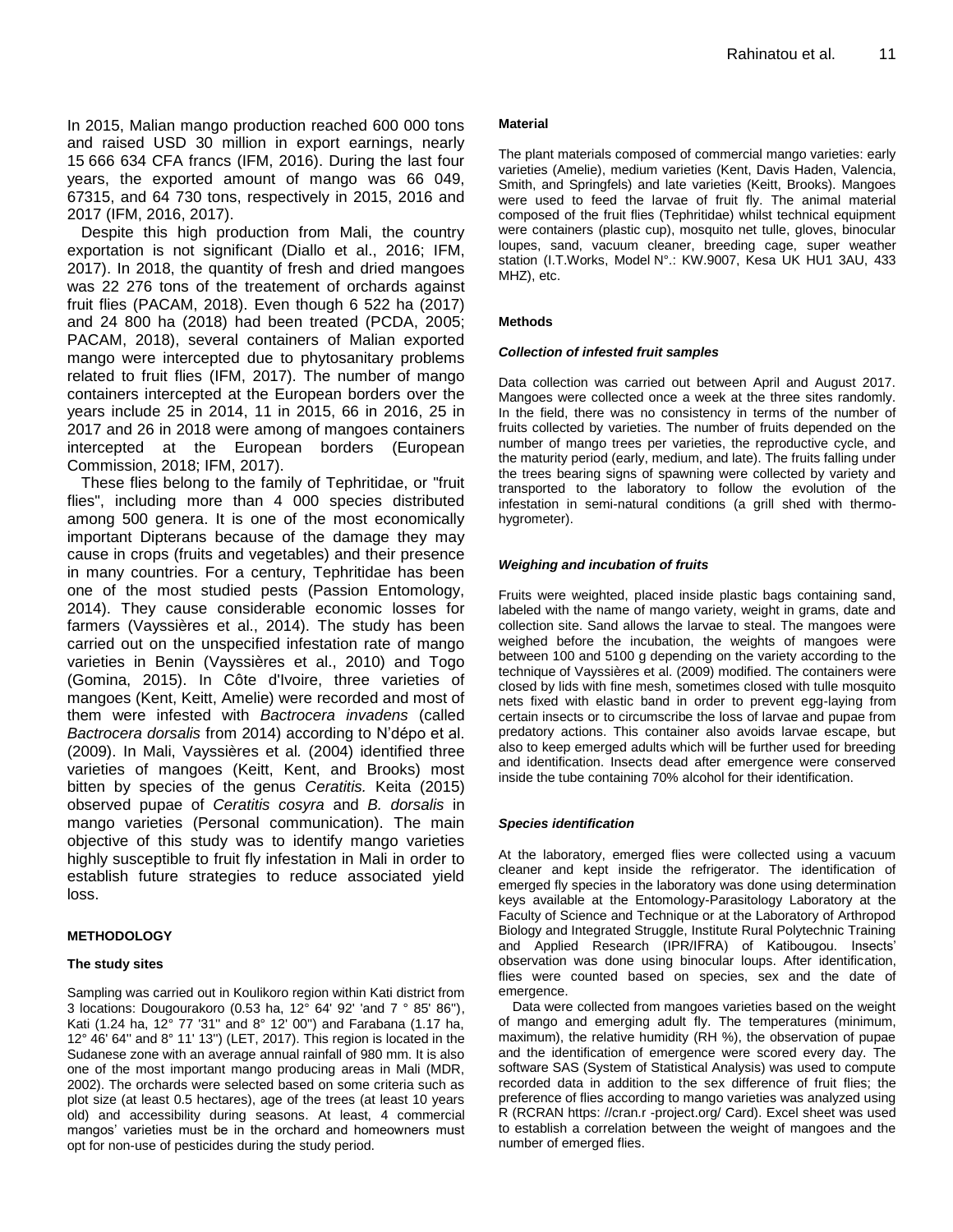

**Figure 1.** Evolution of the species according to the temperature, interior and humidity of the air. B.d *= Bactrocera dorsalis;* C.c *= Ceratitis cosyra*.

## **RESULTS**

### **Number of fruit flies emerged at the laboratory**

The results revealed the presence of three species: *B. invadens* (named *B. dorsalis* from 2014 onwards), *C. cosyra* and *Ceratitis ditissima* of the order Diptera and Tephritidae family (Table 1). *B. dorsalis* and *C. cosyra* were the two important species with an average of 22.88 and 23.32 flies, respectively. Moreover, there was predominance of *B. dorsalis* at all sites of Dougourakoro and *C. cosyra* in Farabana.

## **Influences of meteorological parameters (temperature and humidity) on flies' emergence**

For all sites and throughout the monitoring period, fly species moved in the opposite directions. On the other hand, as the temperature dropped (below 30°) in increase the humidity (greater than 70%), the population of *C. cosyra* decreased whilst that of *B. dorsalis* increased (Figure 1).

## **Preference of fly species in relation to mango varieties**

Eight mango varieties were incubated at the laboratory. At Dougourakoro site, *B. dorsalis* preferred firstly the Keitt mango variety followed by Brooks and Kent, with a maximum of 244, 196 and 141 fruit flies, respectively. Valencia was the only variety which is not appreciated by *Bactrocera dorsalis* (Figure 2a). Few *B. dorsalis* emerged with varieties from Kati location, 26 fruit flies were scored from Amelie, 25 from Kent and 19 from Davis Haden (Figure 2b). At Farabana, Keitt variety was the most infested by *B. dorsalis* species (169 fruits flies) followed by Kent (69 fruits flies) and Brooks (66) (Figure 2c). Out of the five mango varieties from Dougourakoro, Smith (50 flies) and Valencia (47 flies) varieties were little appreciated by *C. cosyra* followed by Keitt variety. The Brooks variety did not record any emerging flies (Figure 3a). In Kati, Amélie and Kent varieties recorded the maximum C*. cosyra* emergence with 108 and 161 flies, respectively (Figure 3b). In Farabana, the three most appreciated varieties by *C. cosyra* were Valencia (147 flies), Kent (147 fruit flies) and Amelie (144 fruit flies)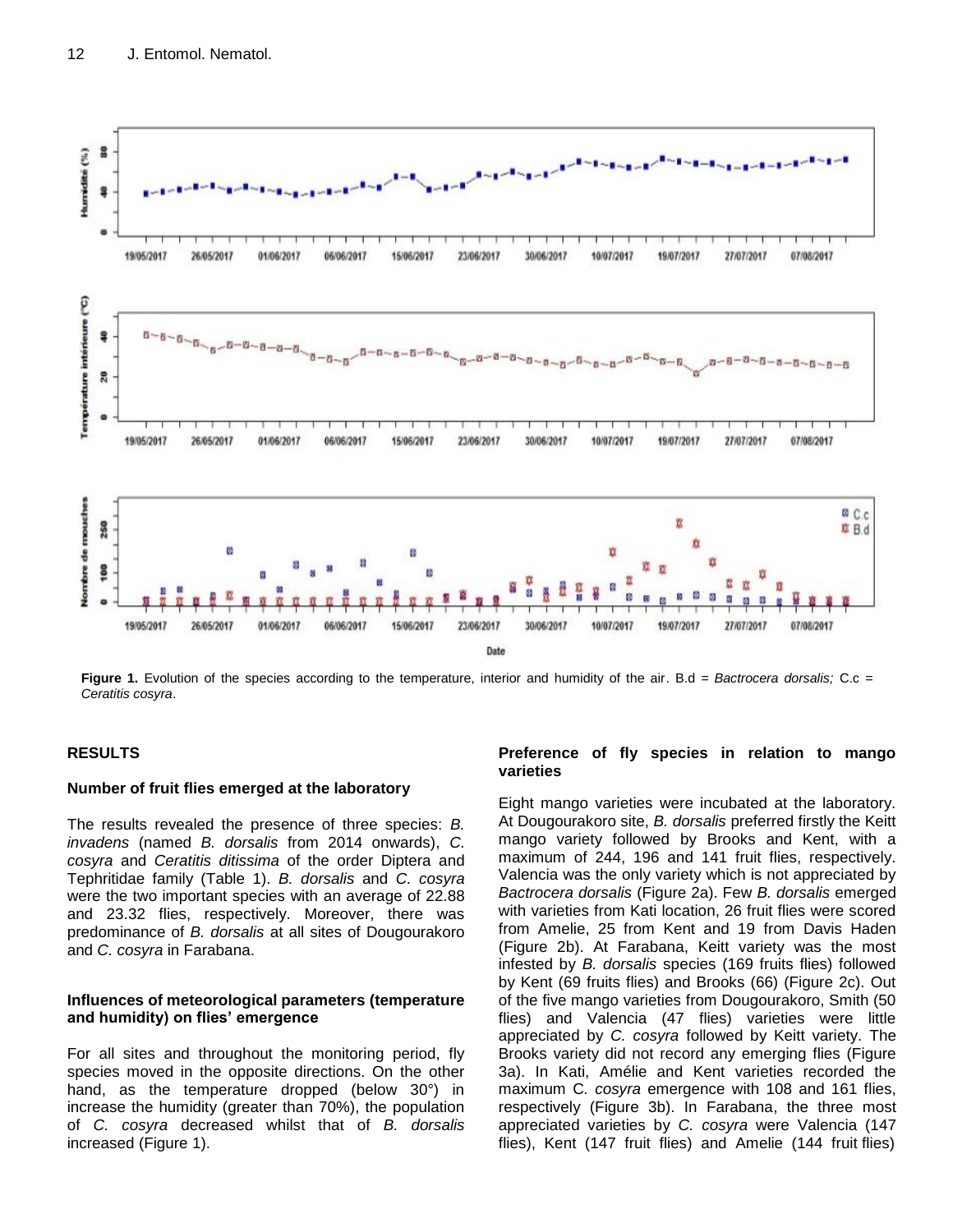|  |  |  | Table 1. Difference between averages of emerged fly species in the laboratory. |  |
|--|--|--|--------------------------------------------------------------------------------|--|
|  |  |  |                                                                                |  |

| <b>Site</b>        | Dougourakoro      | Kati              | Farabana          | Total         |
|--------------------|-------------------|-------------------|-------------------|---------------|
| <b>Species</b>     | Effective         | Effective         | Effective         | ۰             |
| <b>B.</b> dorsalis | $12.50^a$         | $3.15^{b}$        | 7.23 <sup>c</sup> | $23.32^{a}$   |
| C. cosyra          | 5.84 <sup>d</sup> | 6.86 <sup>e</sup> | $10.62^1$         | $22.88^{a}$   |
| C. ditissima       | $2.5^{9}$         |                   | $n^n$             | $2.5^{\rm b}$ |

The averages with different letters are very different at the threshold  $\alpha = 0.05$ .



**Figure 2.** The preference of *Bactrocera dorsalis* on different varieties of mangoes: (a) Dougourakoro; (b) Kati; (c) Farabana in 2017.

(Figure 3c). *C. ditissima* was recorded only on the Valencia variety in Dougourakoro site (Figure 4).

## **Relationship between infestation rate and weight of mangoes**

The lines of equation (linear regression lines) were not closed to the set of points of the cloud for each species. The numbers of the species (*B. dorsalis* n = 1 577), (*C. cosyra* n = 1754), (*C. ditissima* n= 5) with the respective coefficients of determination, R 2 = 0.0168 for *B. dorsalis*

and  $R^2$  = 0.002 for *C. cosyra*. Therefore, the number of flies emerged by incubation from the collected fruits do not appear to be related to the weight of the mangoes, regardless of the site, the mango varieties and the fly species (Figure 5).

## **Sex predominance of emerged fly species from all varieties of mangoes at the laboratory**

Table 2 shows that there is not a significant difference between the male and female numbers of each fly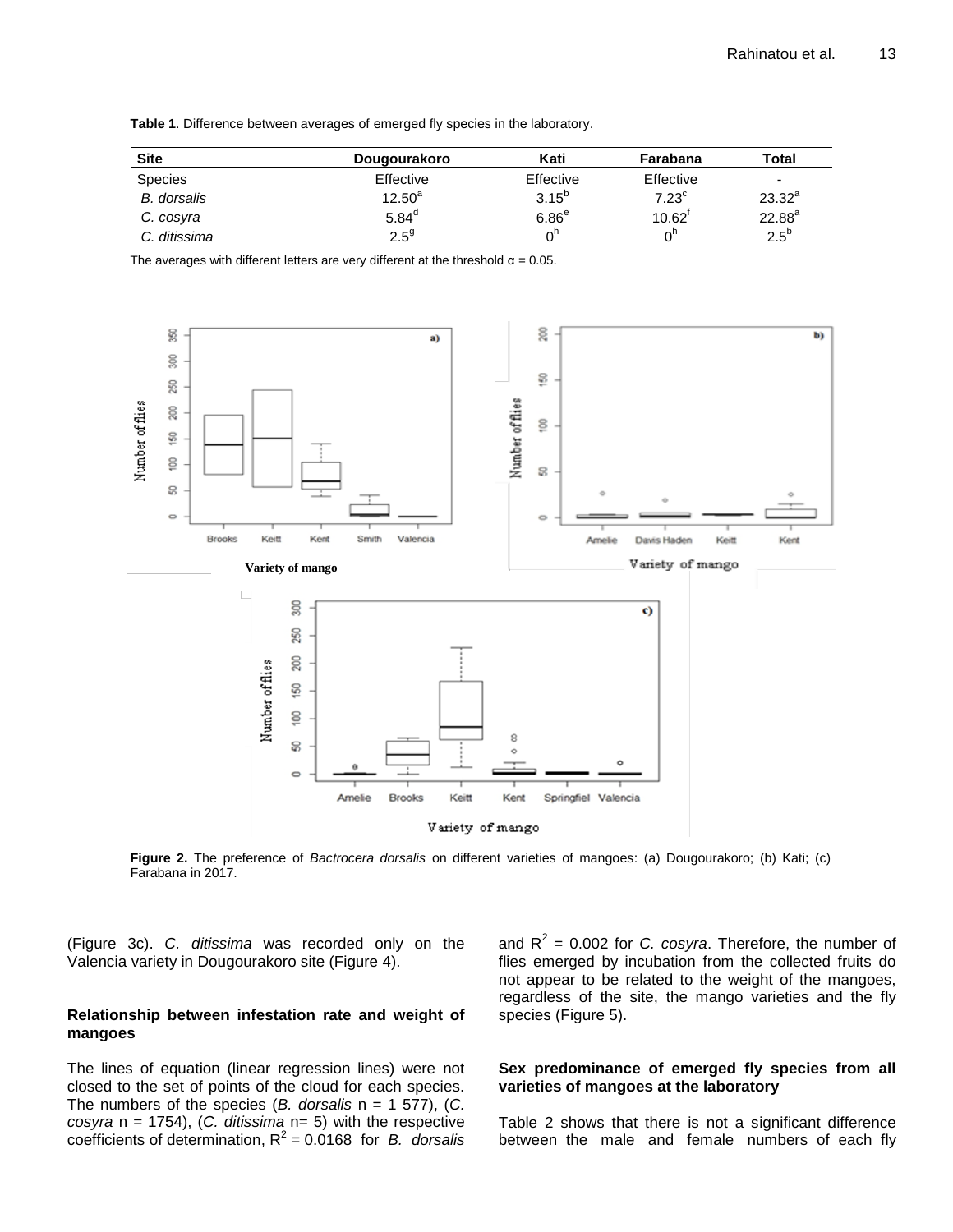

**Figure 3.** The preference of *Ceratitis cosyra* on different varieties of mangoes: (a) Dougourakoro; (b) Kati; (c) Farabana in 2017.



**Figure 4.** The preference of *Ceratitis ditissima* on the differents varieties of mango in Dougourakoro.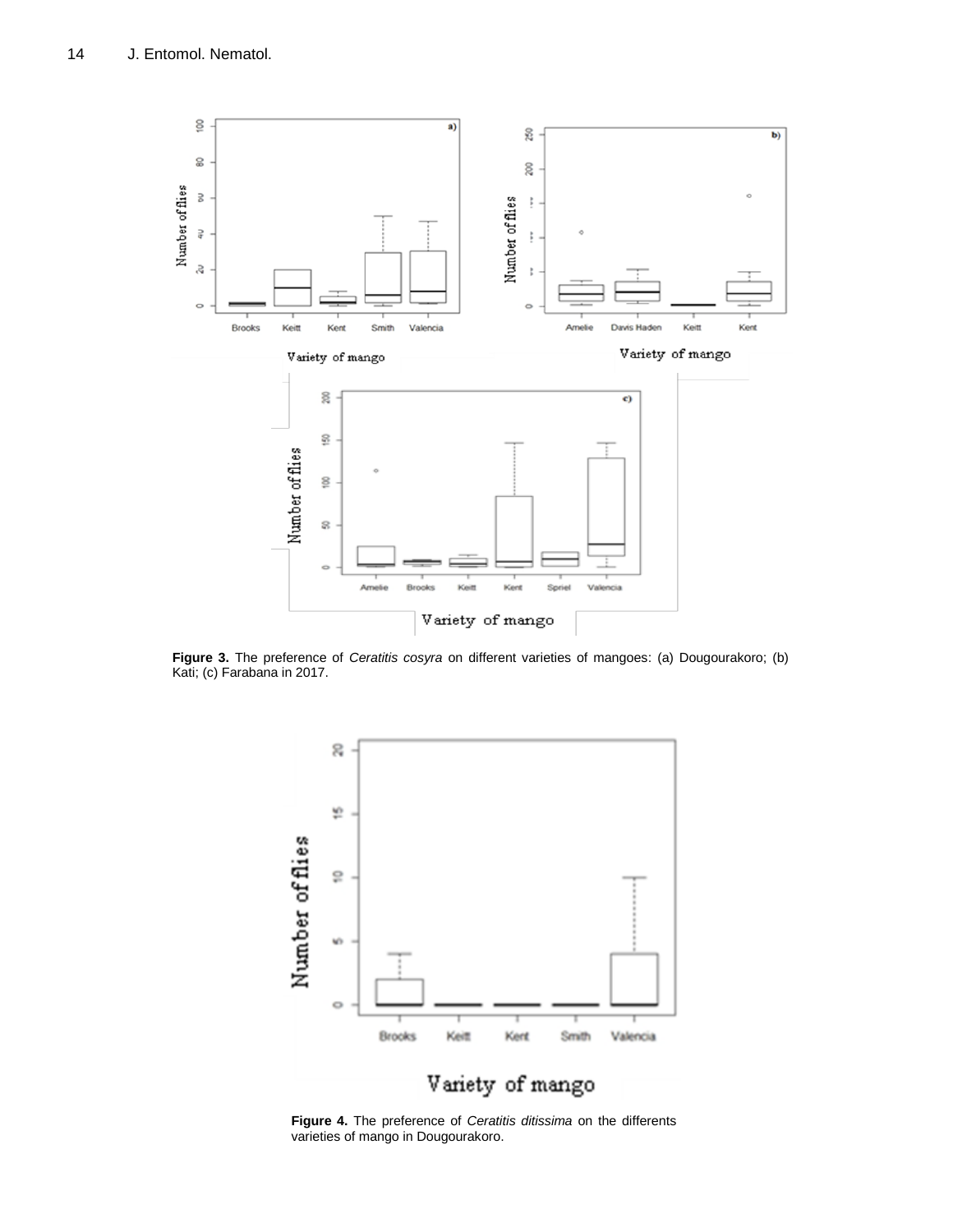

**Figure 5.** The correlation between the weight of mangoes and the number of emerging fly species at the sites. B.d = *Bactrocera dorsalis*; C.c = *Ceratitis cosyra*; C.d = *Ceratitis ditissima.*

**Table 2.** Difference between sex averages of fly species

| <b>Species</b> | B.b           | C.c             | C.d                      |  |
|----------------|---------------|-----------------|--------------------------|--|
| <b>Sex</b>     |               |                 |                          |  |
|                | $3.5^{\circ}$ | $3.45^{b}$      | $2.5^{\circ}$            |  |
|                | ה ה $75^a$    | 40 <sup>0</sup> | $\overline{\phantom{0}}$ |  |

Meanings of the same letters are not very different for the same species at the threshold  $\alpha = 0.05$ . B.d = *Bactrocera dorsalis*; C.c = *Ceratitis cosyra*, C.d = *Ceratitis ditissima*.

species in general at all sites except that of *C. ditissima* where the average of the females is higher than that of the males which corresponded to zero.

# **DISCUSSION**

## **Number of fruit flies emerged at the laboratory**

Results revealed no significant differences between the average of species (*C. cosyra* and *B. dorsalis*). On the other hand, some authors (N'dépo et al., 2009, 2010; N'diaye, 2009; Vayssière et al., 2010) from Ivory Coast (Azaguié, Abidjan and in the center of Yamoussoukro), Senegal (the Niayes and Thies Plateau area), and Benin (Guinean-Sudanian areas) showed a predominance of *B. dorsalis* species compared to other species such as *C. cosyra*. According to the results reported by Ouédraogo et al. (2010) in Burkina Faso and Keita (2015) in Mali, the emergence rate of *C. cosyra* is significantly higher than that of *B. dorsalis* in mangoes.

## **Influences of meteorological parameters (temperature and humidity) on emerged flies**

The meteorological parameters influenced the reproduction of each fly species which moved in the opposite direction with respect to temperature and humidity. The meteorological parameters taken at the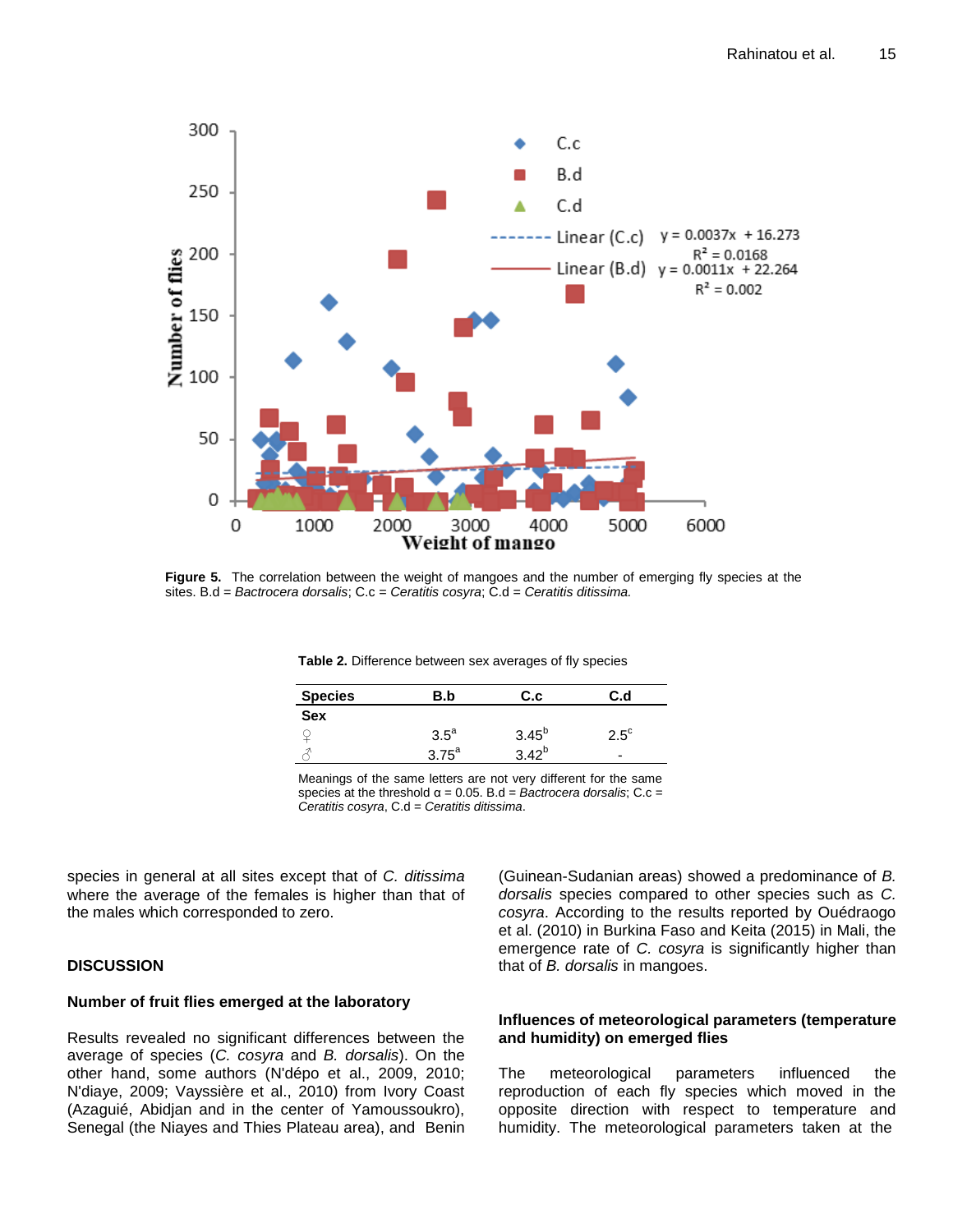incubation site (in the shed) of stung fruits can confirm the dynamics of fruit fly species in orchards. The early onset (in the dry season) of *C. cosyra* compared with *B. dorsalis* was consistent with the results obtained by Vayssières et al*.* (2009) and Tinkeu et al*.* (2011). The population of *B. dorsalis* in the rainy season was greater than that of dry season (Vayssières et al., 2009; Ouédraogo, 2011; Tinkeu et al., 2011; Konta et al., 2015; Keita et al., 2016). According to Duyck (2005), Tephritidae are generally very sensitive to environmental condition variations, particularly that of relative humidity.

## **Preference of fly species in relation to mango varieties**

Farabana and Dougourakoro sites recorded more *B. dorsalis*. This is due to the high density of the Keitt and Brooks (late-maturing) varieties in orchards in addition to the appearance of species at the time of heavy rainfall (July-August). On the other hand, the Farabana and Kati sites recorded more *C. cosyra* due to the presence of early (Amélie) and medium (Kent, Davis Haden, Valencia) mango varieties which maturity coincide with the appearance of *C. cosyra* (March - mid-July). Moreover, there was difference between fly species based on mango varieties. Whatever, the site *C. cosyra* appreciated Valencia, Amelie, Kent, Davis Haden and Keitt varieties, whereas *B. dorsalis* preferred Keitt, Brooks, Kent and Smith. In Mali, the report from Vayssières et al*.* (2004) and Vayssières (2002) showed the preference of *C. cosyra* for the following mango varieties: Smith, Keitt, Amélie, Brooks and Kent.

The species *C. cosyra* was significantly important in the fruits of the first waves of flowering especially with early varieties while *B. dorsalis* was present in all the varieties at all fruit development stages, its color, the wave of flowering and location (N'diaye et al., 2012). Ouédraogo et al*.* (2010) noted a total preference of *C. cosyra* for Amelie, Kent, Saber and Springfels varieties and more attacks of *B. dorsalis* were observed with Brooks and Keitt varieties. The results of N'diaye (2009) and Lo (2017) showed strong presence of *B. dorsalis* in medium and late varieties. Factors contributing to flies multiplication were high density of certain varieties in the sites, stage of maturity (early, medium and late), size and age of the plot, fruit characteristics (thin, tender, hard or thick skin) and starting date of variety flowering (N'diaye, 2009; Jayanthi et al*.*, 2012; Diatta et al*.*, 2013; Nordey, 2014).

## **Relationship between infestation rate and weight of mangoes**

The analysis of the results showed low correlation coefficients ( $R^2 = 0.0168$  for *C. cosyra*,  $R^2 = 0.002$  for *B. dorsalis*) between the number of emerged flies and the

weight of mangoes. Similarly, Gomina (2015), Vayssières et al. (2010) and N'diaye (2009) found a variation between the number of emerged flies and the weight of mangoes, respectively in Togo, Benin and Senegal.

## **Sex predominance of emerged fly species from all varieties of mangoes in the laboratory**

There is no significant difference between the number of males and females of each fly species in general at all sites. The climatic parameters and the type of mango variety do not have an influence on sex. These results are in agreement with those observed by N'dépo et al. (2009), N'diaye (2009) and Gomina (2015) who showed that there is no highly significant difference in relation to sex ratio.

Moreover, results from current study were negatively affected by the loss of larvae during fruit stung transportation at the laboratory due to the heat and predator attacks (ants and spiders) at the place of incubation.

# **Conclusion**

The study revealed two major flies' species (*B. dorsalis* and *C. cosyra*) a total of 3 511 flies emerged from the sample incubated and no significant difference was recorded in the set. Valencia, Amelie, Kent, Davis Haden and Keitt were preferred by *C. cosyra* whereas *B. dorsalis* species preferred more Keitt, Brooks, Kent and Smith varieties. The infestation rate depended on the varieties of mangoes and collection sites. No correlation was recorded between the weight of the incubated fruits and the emerging fly species and the same with the sex.

This study will lead us, on one hand, to the use of the parasitoids *Fopuis arinasus* in the biological control of the species *B. dorsalis* and on the other hand, to the popularization of the least pricked mango varieties according to the different periods of maturity. To limit losses, fruits should be harvested just after physiological maturity.

# **CONFLICT OF INTERESTS**

The authors have not declared any conflict of interests.

# **ACKNOWLEDGEMENTS**

The authors would like to thank the CNRA (National Agricultural Research Committee) for the financial contribution, the Faculty of Science and Technique (FST) of University of Technique and Technology of Bamako (USTTB) for technical supports and owners of different orchards.